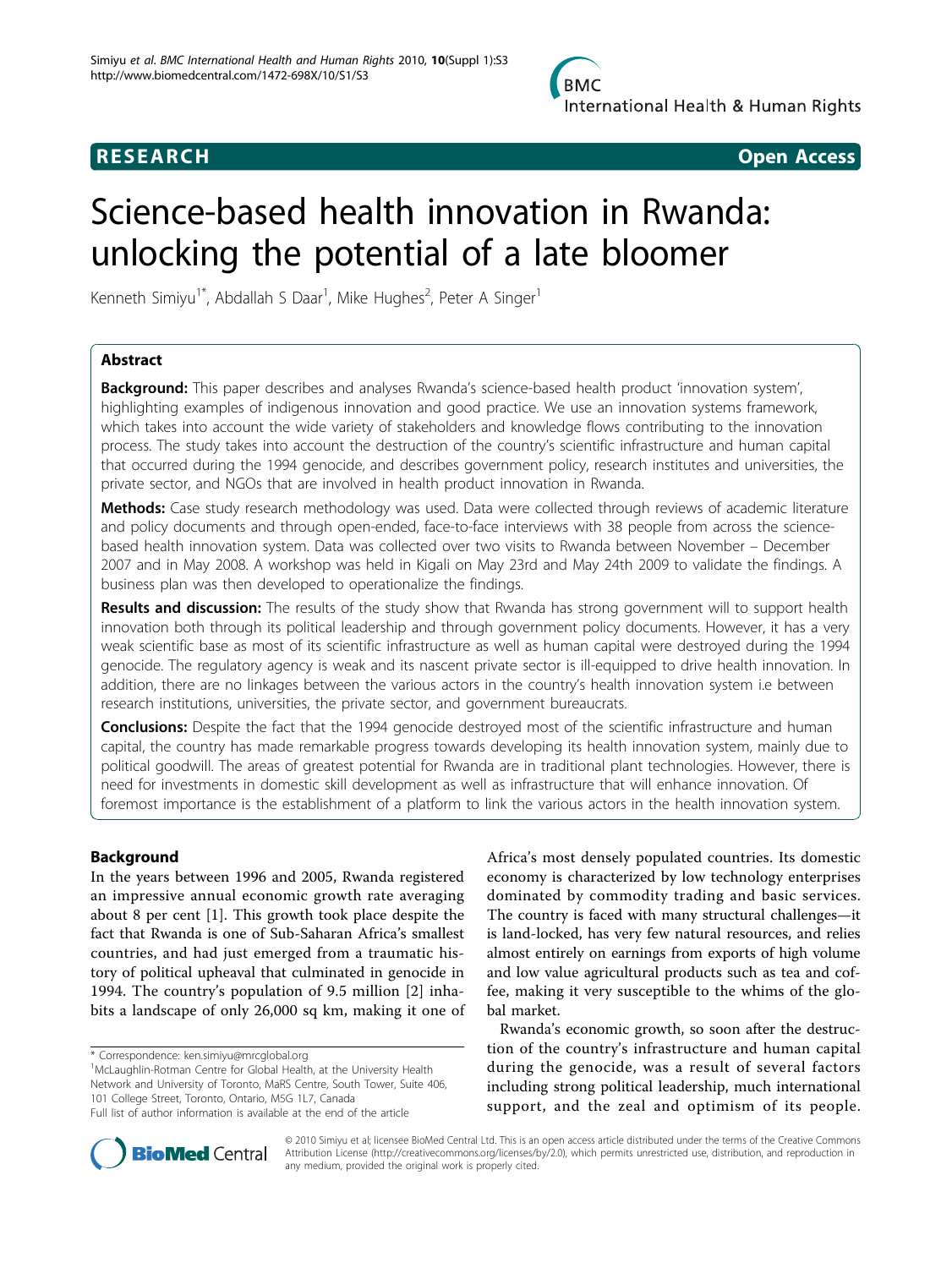Although the economic growth rate dropped to 5 % in 2008 [[3](#page-9-0)], mainly due to bad climatic conditions that affected its agricultural exports, it still compares favourably to most countries in Sub-Saharan Africa.

Rwanda's impressive economic growth has not, however, yet been fully translated to improved socioeconomic status for all segments of the population. The country's per capita GDP at only US \$230 (41% from agriculture, 38% from tourism and 21% from industry, mainly construction) means that poverty levels are still high [[4\]](#page-9-0), with more than 64 % of all households in the country living below the poverty line. 85 % of those living below the poverty line are in rural areas. Only 41% of the population had access to safe drinking water in 2008, while just over 50 % had access to safe sanitation [[5](#page-10-0)]. As a result, the incidence of diarrheal diseases is high, partly contributing to the high infant mortality rate which, at 119 per 1000, remains well above sub-Saharan Africa's average [\[6](#page-10-0)]. Such factors coupled with the high incidence of malaria and HIV/AIDS limit the average life expectancy to only 49 years.

Rwanda's national innovation system may be described as still very underdeveloped, but changes that have occurred in the country's economy since the genocide are positively reflected in the innovation system. The country still ranks very low in knowledge indicators, having an innovation index of 1.22 out of 10 [[7\]](#page-10-0), having less than 30 ISI publications between 2002 and 2004 [\[8](#page-10-0)] and zero patents between 2000 and 2004 [[9](#page-10-0)]. However it has made tremendous investments to improve this, including, for example, providing universal free primary school education, expanding higher education opportunities, and establishing collaborations and training programs with foreign universities. In fact, the number of students in higher education has risen from only around 1,000 students in one University in 1994 to more than 27, 787 in 2005, 39% of them female [[10](#page-10-0)]. The domestic scientific skill base remains weak, but the government is attempting to counter this by pursuing a very liberal policy towards hiring of appropriate expatriate staff, e.g., nationals of the East African community member countries do not require work permits to work in Rwanda. The government is also encouraging members of the Rwandese diaspora to lend their expertise. To bolster the nascent private sector and the almost non-existent manufacturing base, reforms have been introduced to ease the cost of doing business in Rwanda. These include hastening the pace of registration of new businesses as well as increasing efficiency in enforcing contracts [[11](#page-10-0)].

In this paper we present research on science-based health innovation in Rwanda, including biotechnology. By science-based health innovation, we mean technological innovation across a spectrum of sophistication, from vaccines, pharmaceuticals, and medical devices to some plant medicines where attempts to scientifically standardize or characterize medicines have been made. We take a broad definition of innovation as not only new-to-the-world innovation, but also the diffusion, adaptation and use of technologies. We use the OECD definition of biotechnology: 'the application of science and technology to living organisms, as well as the parts, products and models thereof, to alter living or non-living materials for the production of knowledge, goods and services' [[12](#page-10-0)].

The purpose of this paper is to describe and analyze Rwanda's science-based health innovation using an innovation systems framework, which takes into account the wide variety of stakeholders who contribute to the innovation process and emphasizes the dynamic interaction and knowledge flow between them [[13](#page-10-0)]. To date there has been little research on science-based health product innovation in Rwanda. As far as the authors are aware, this is the first study to explicitly look at this topic in Rwanda.

The study was undertaken at the invitation of the former Minister in the Office of the President in charge of Science and Technology. The 1994 genocide marked a watershed moment for the country in general and the national innovation system in particular. Most of the already modest research base and private sector was destroyed. Our evaluation of the innovation system has this background context in looking at developments in the post-genocide period of the last 15 years.

# Methods

A case study research methodology was used in this study [[14\]](#page-10-0). Data were collected through reviews of academic literature and policy documents and through open-ended, face-to-face interviews in Rwanda. Interviewees were identified through purposive and snowball sampling; we interviewed 38 people from across the science-based health innovation system, including government officials (n=8), researchers in research institutes and educational institutions  $(n=11)$ , entrepreneurs  $(n=6)$ , international donors (n=2), and non-governmental organization representatives (n=5), over two visits to Rwanda between November – December 2007 and in May 2008. Given the important role of the members of the diaspora, we also interviewed 6 members from them. Following the interviews, a workshop was held in Kigali on May 23rd and May 24<sup>th</sup> 2009 involving the interviewees and other stakeholders to validate the findings. A business plan was then developed to operationalize the findings. We report the findings of our case study analysis below.

All quotes are from the interviews unless noted, and with permission. This study was approved by the Office of Research Ethics of the University of Toronto.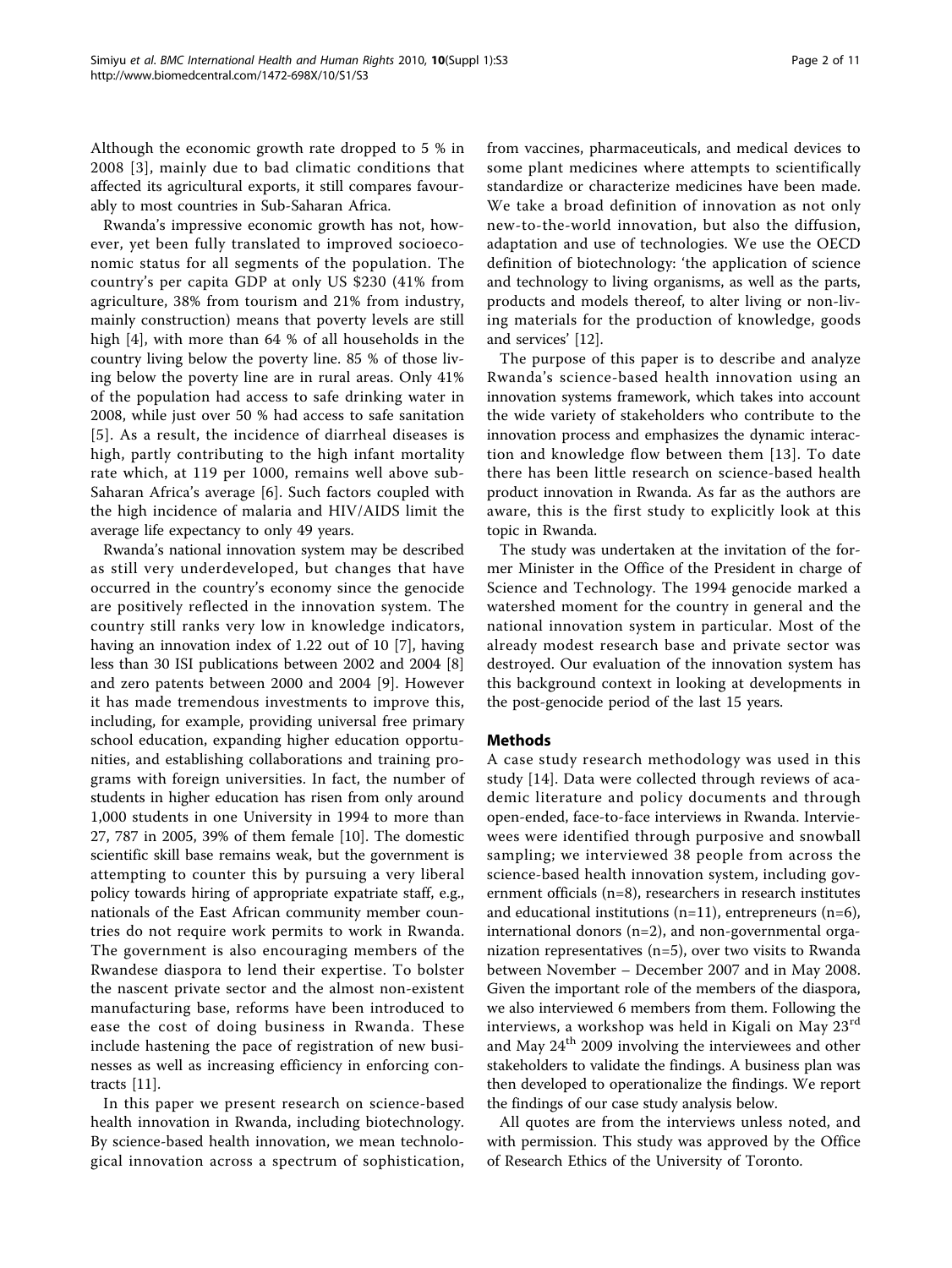#### Results and discussion

In the following sections, we describe and discuss Rwanda's science-based health innovation system.

#### Government

The integration of science and technology into the country's economic development has been given prominence in Rwanda since 1994. President Kagame has emphasized "the imperative of focusing and utilizing science and technology," to effect the country's and Africa's socioeconomic transformation. In a speech to the 8<sup>th</sup> summit of the heads of state of the African Union, President Kagame reiterated the importance of innovation, saying "It is about applying science and technology holistically - in all levels of education and training, in 'commercializing ideas', developing business and quickening the pace of wealth-creation and employmentgeneration, in enabling government to provide better services, and indeed in providing basic tools to society at large for self- and collective betterment."[\[15\]](#page-10-0).

The guiding document for recent growth in science and technology in Rwanda is the 2006 National Science, Technology, Scientific Research and Innovation policy [[16](#page-10-0)]. Included in the policy are plans "to apply science to Rwanda's problems in health, agriculture and the environment" by increasing crop yields and improving animal husbandry through the use of biotechnology. In addition, the policy paper envisions setting up districtlevel 'innovation centers' and national technology parks to encourage research and development, particularly by small businesses.

Science and technology activities in Rwanda were transferred to the Ministry of Education in 2009. Prior to that, the Ministry in the Office of the President in charge of Science and Technology was the central agency in Rwanda's science and technology model, and directed both funding and research orientation. However, it was understaffed, with only four staff who had to achieve the wide goals of the ministry as well as coordinate all science and technology research and all aspects of information communications technology in Rwanda.

The Ministry's 2009/2010 budget shows enhanced commitment to innovation, with line items included for establishing linkages between academia and industry and for strengthening intellectual property.

Though the country lacks a biotechnology policy, this remains one of the priority areas as alluded to by the then Minister of Science and Technology Prof. Romain Murenzi who when interviewed said, "I was thinking of the need to establish a biotechnology authority that will integrate biotechnology in health and agriculture". However, a national bio-safety framework [[17\]](#page-10-0) was drafted in

2005, mainly to protect human health and the environment due to applications of biotechnology.

Rwanda's public health goals are spelled out in the "Health Sector Policy-Government of Rwanda" document published in 2005 [[18\]](#page-10-0) among which is the improvement of the availability of quality drugs, vaccines, and consumables and a goal to strengthen national referral hospitals and research and treatment institutions through collaboration with other ministries and agencies. Within this document most of the research focus is limited to clinical aspects of health as opposed to health innovation.

As a "Least Developed Country", Rwanda in 2008 became the first country to take advantage of the World Trade Organization (WTO) amendment to the TRIPS (Trade Related aspects of Intellectual Property) Agreement [[19](#page-10-0)], when it awarded a tender to the Canadian generic manufacturer Apotex to manufacture the triple combination AIDS drug "Apo Triavir" on its behalf. The first shipment of 6.8 million pills arrived in Rwanda in September 2008. The objective is to increase accessibility to cheap anti-retroviral (ARV) drugs to people with AIDS in Rwanda, many of whom are poor. Government officials stated that they hope by 2016, when the TRIPS agreements take effect, Rwanda will have developed capacity to manufacture its own pharmaceuticals.

An effective intellectual property regime is needed to support innovation in Rwanda. Despite an intellectual property law being passed by parliament in 2008, information has yet to reach scientists, and this law has yet to fully take effect. As put by Mark Bagabe, former Director-General of the National Agricultural Research Institute (ISAR), "We really have not internalized the need to patent our research. We are still rebuilding and focused on basic research and publication. In fact, as an institute, we have lost so much patentable information because of this". There have been several missed opportunities where Rwanda could have benefited, but because there are no proper policies on innovation management, the country has not benefited. For example, a fertilizer was formulated at the Institut de Recherche Scientifique et Technologique (IRST) by a scientist who refused to disclose his formula; when he moved from the institution, he went away with the knowledge. Bean seed varieties developed at ISAR have also been found being marketed in countries such as Malawi, yet the Institute does not receive any royalties. And sericulture lines developed by ISAR are not shared with the textile industry in Rwanda.

Rwanda is a member of the WIPO convention, the constituent instrument of the World Intellectual Property organization. However, there are no IP attorneys in Rwanda and respondents in this study doubted whether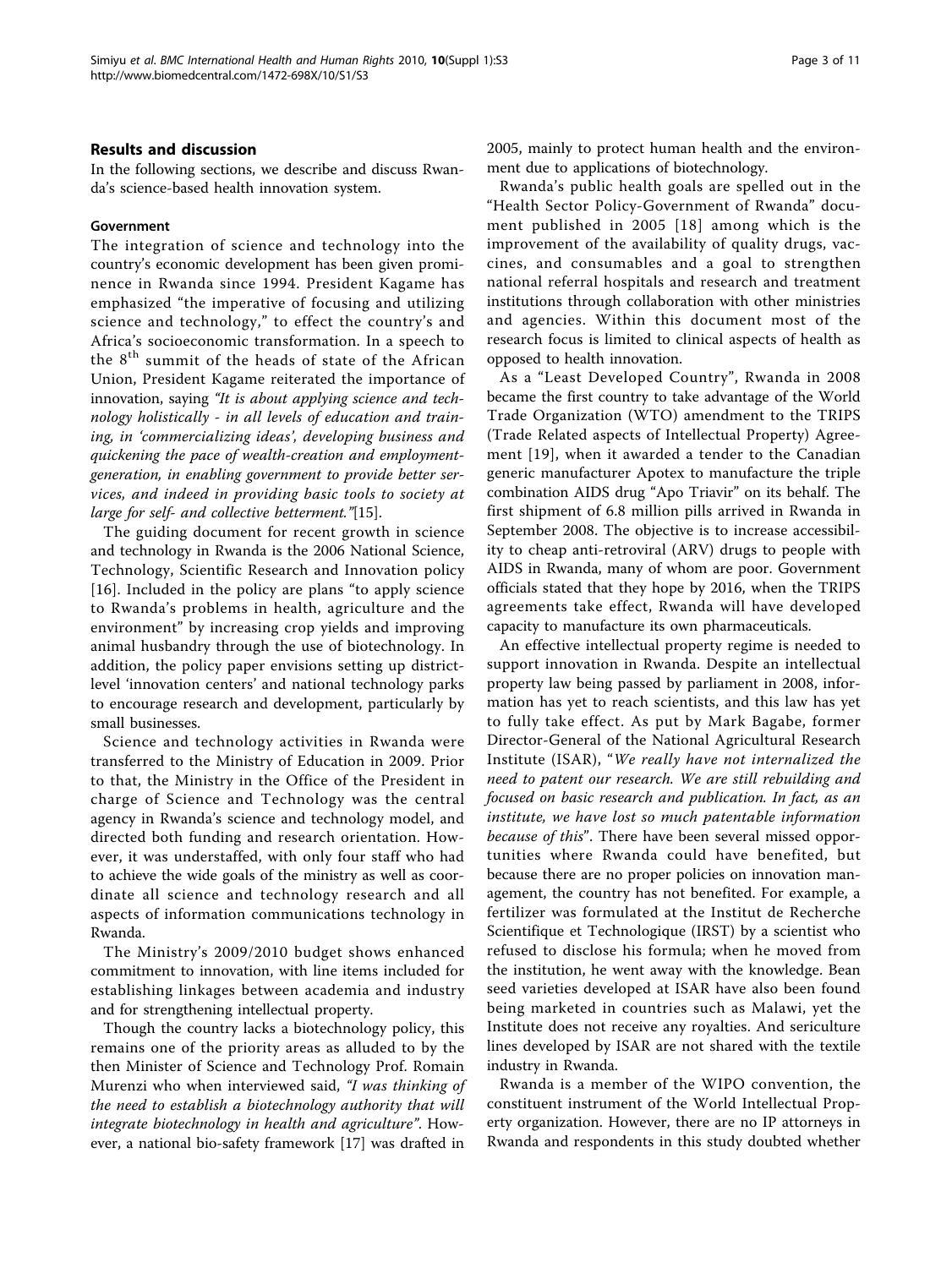the country's judiciary was sufficiently equipped to handle IP disputes. Another stated limitation which is common to many African countries was the high cost to file, maintain, and enforce patents, all which are the responsibility of the inventor; hence if the invention has no immediate financial returns, there is reduced willingness to attempt to patent.

Rwanda's drug and medical product regulatory capacity is also very limited. The Food and Drug authority has just been established but has yet to become fully operational. Limited staffing and infrastructure issues, as well as the porous nature of Rwanda's borders, mean that it is difficult to enforce drug quality and drug registration. Counterfeit products have been found in pharmacies in Rwanda [[20](#page-10-0)] and this is not only a drain on the economy, because patients are wasting money, but also a significant health risk.

# Research institutes and universities

Like many African countries, the largest and most active R & D institutions in Rwanda are public sector ones involved in agricultural research. This is not surprising, as the economy is heavily agrarian. The main focus has been rural development and poverty alleviation, with little emphasis on basic and applied R & D. Up until 1994, political upheavals, changing budget priorities, staff purges due to ethnic wrangles, and generally poor morale left institutions incapable of carrying out their core mandates. Since then, investments in science and technology by the government and donors have improved the situation.

At the base of the educational system, 96% of primary-school age children now receive free education [[10](#page-10-0)]. The percentage of students progressing from primary school to secondary school is still low, perhaps due to absence of universal secondary school education. But overall, there has been a very significant increase in the number of students graduating from institutions of higher learning in Rwanda over the last 15 years.

The number of students in higher learning institutions increased from 10,000 in 2002 to 27,787 in 2005 [[21](#page-10-0)]. Rwanda has six public and several private higher education institutions [[22](#page-10-0)]. Data from the 2003 census showed that there were then 0.5% of university graduates in the population, compared to the African average of 4%. However, the gross enrolment rate at tertiary level was 3.2%, which is regionally comparable. Until recently there was no graduate training at the National University of Rwanda, forcing many students to be sent abroad for training.

## Institute of Scientific and Technological Research

The Institute of Scientific and Technological Research, also known as the Institut de Recherche Scientifique et Technologique (IRST), was established in 1989. It is the country's premier medical research institute, including research in phyto-medicine, biodiversity, alternative energy sources, environmental studies, and other fields related to medicine. Its website indicates that there is a department of biotechnology, but a visit to the institution revealed that this has not yet been established. The Institute has acknowledged the importance of domestic innovation and has established an innovation and technology transfer unit, as well as organized seminars to sensitize its scientific staff on intellectual property management since 2005. According to the Institute's Director General Dr. Jean Nduwayezu, in 2007 the institute had a total of 96 staff (88 involved in research) but only 6 PhDs (2 Rwandese nationals and 4 foreigners). He also stated that the optimal number of staff required is 121, hence there is a shortfall of manpower.

The Centre for Research in Phyto-medicines and Life Sciences at IRST carries out research in traditional medicines, by liaising with traditional healers and carrying out safety and anti-microbial efficacy tests. Material is sent to international laboratories, mainly in Europe, to carry out further investigation on plants that look promising. This has proved difficult as they first have to identify effective partners abroad. In some cases, results of material sent abroad are never communicated back to the scientists. Scientists expressed fear that they could be losing intellectual property this way. As one scientist remarked, "Sometimes all it needs is for an experienced scientist with the necessary equipment to establish anti-microbial properties of a plant. They then go ahead and make derivatives from it that are active against different pathogens and patent it claiming it to be theirs".

Currently the main focus is testing for toxicity using mice on traditional plants submitted by the traditional healers. After ascertaining safety, the institute's logo is usually affixed on the product which allows the traditional practitioner to market the product. Examples of traditional medicine extracts now being marketed include products for such mild common ailments as diarrhoea and common colds as well as ointments to relieve pain. An earlier survey of traditional medicinal products [[23](#page-10-0)] showed examples of such medicines to include an anti-spasmodic syrup from Datura stramonium (Gifurina), anti-cough syrup from Plantago lanceo*lata* (Bentakor), cough syrups from the mixture of Eucalyptus globulus and Datura stramonium (Tusinkor), and from Eucalyptus globulus, Datura stramonium and Thymus vulgaris (Tumitusilinga), a mouth disinfectant solution from Eucalyptus globulus and Mentha sacchalinensis (Kanwalina), an anti-arthritic formulation from Capsicum frutescens, an anti-inflammatory ointment from Calendula officinalis (Calendula) and an antiscabies ointment 'Tembatembe A' containing a rotenone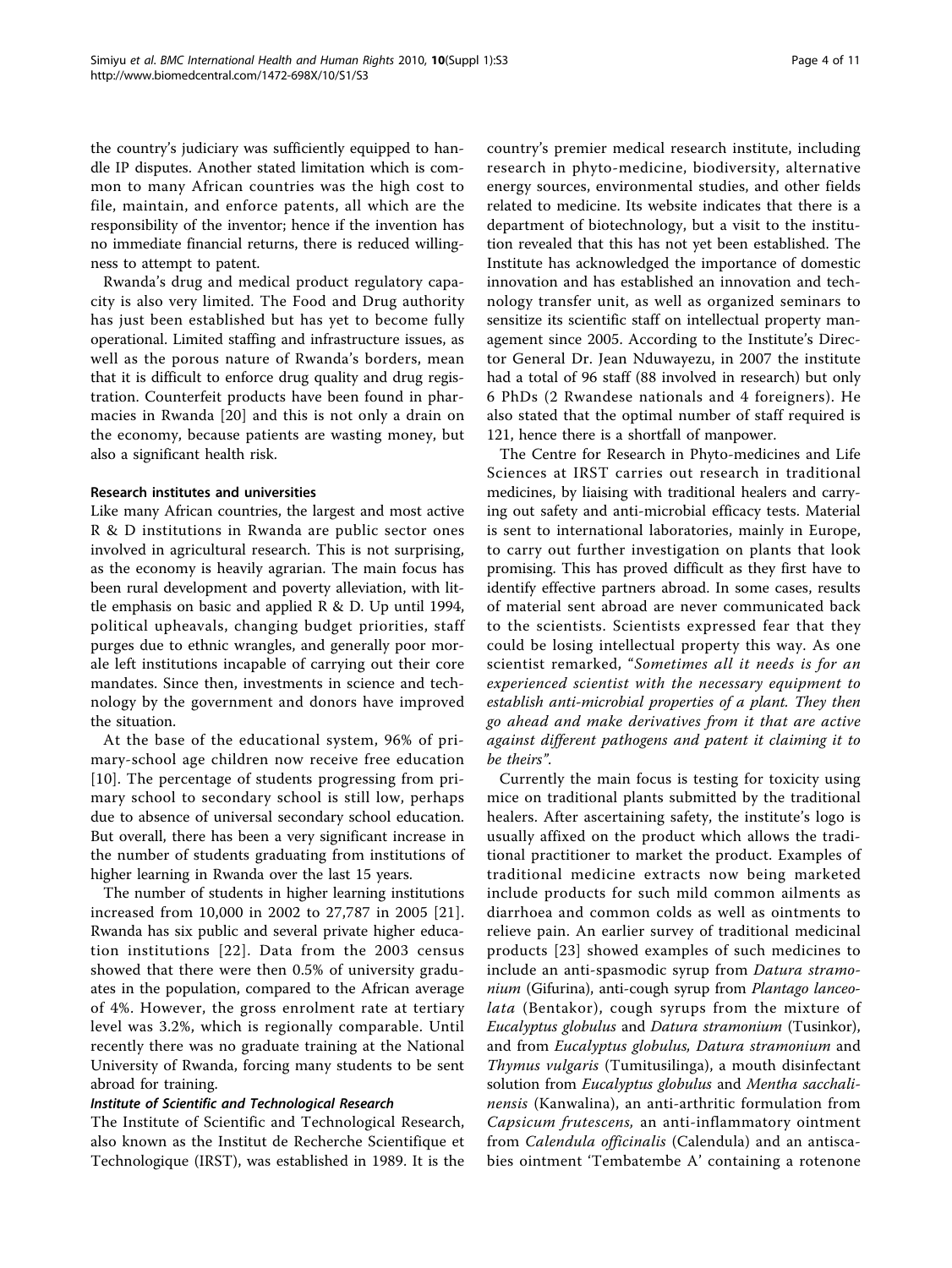compound from Neorautenenia mitis, which was used successfully on prisoners.

## National Agricultural Research Institute

The National Agricultural Research Institute, also known as the Institut des Sciences Agronomiques du Rwanda (ISAR), is Rwanda's major agricultural R&D agency. ISAR, the oldest scientific research institution in Rwanda, was rebuilt after the 1994 war; this included the construction of new laboratories and installation of modern scientific equipment. Many staff members have received international training (Masters and PhD) and today the institute can be described as the institution that has the best capabilities within Rwanda to carry out basic biotechnology research. The institute has the capacity to carry out limited molecular biology techniques, tissue culture, and food fortification. However, at the time of the study it had no clear IP policy and very little focus on innovation. Like most other research institutes in Rwanda, there had been very little linkages with the private sector.

In addition to the above two research institutes, higher education institutions in Rwanda are participating in research.

#### National University of Rwanda

The National University of Rwanda is the country's biggest university and was established in 1963. Located at Butare, it offers a wide range of degree programs. It has also developed a new strategic plan in which great emphasis has been placed on scientific innovation. The Faculty of Agriculture and the School of Medicine are the departments that are actively involved in health related research. However, because of the high student to staff ratios at the university, resources are heavily skewed towards teaching at the expense of research. As one professor remarked, "Our focus at the moment is to teach. Because we have very many students compared to the number of staff, we cannot conduct any research." Other limitations include lack of scientific infrastructure as well as general funding. Currently, most health research is limited to epidemiological studies and clinical research on behalf of international organizations and foreign university researchers.

#### Kigali Institute of Science and Technology

Kigali Institute of Science and Technology (KIST) was the first public technological institute of higher learning in Rwanda. Though originally established as a technology and engineering institution in 1997, it has expanded its curriculum to many other areas including health sciences and now offer degrees in various subject areas. In 2009, it established a faculty of medical biotechnology, to train both undergraduate and graduate students. As the Rector, Prof. Abraham Atta Ogwu said, "We realized the future importance that medical biotechnology will play in trying to address Rwanda's health needs,

and that is why we decided to be the first institution in Rwanda to offer training specifically geared towards medical biotechnology". KIST has also established the Centre for Innovation and Technology Transfer to develop appropriate technology solutions for rural areas and has an incubation facility that nurtures young entrepreneurs, providing basic facilities and business management training services to them.

According to Ministry of science officials, KIST is more adaptable to the country's needs because it does not have historical bureaucracy that other institutions that have been there for a long time face. In addition there are many international visiting scholars at the institution as well as international collaborative agreements with other institutions enabling knowledge exchange that is critical for developing skills in innovation.

Though it was difficult to obtain, for any of the country's institutions, the allocation of research budgets across salaries and capital costs, there was clear evidence that the bulk of resources are currently allocated towards operating costs, thereby affecting the efficiency of R  $\&$  D.

#### Private sector

Rwanda's private sector is nascent, with most businesses being small scale and with low technology enterprises. From the interviews many entrepreneurs were young and were western educated mainly in the United States and Britain and had only returned to the country in the late 1990s or early 2000`s.

Private sector investors have not generally been involved in exploiting any potential opportunities from research, let alone from research in health or biotechnology.

One firm that has tried to produce local health products is Ikirezi Natural Products, a firm that has been involved in extraction and export of geranium oil, which is used as an essential oil in remedies for dermatological conditions. According to the founder, this has generated significant economic benefits to farmers, as the value from the same acreage of land for geranium is much higher than for coffee and tea – demonstrating the potential of alternative crops.

Also interested in health technology is Rwanda's largest industrial manufacturer, Utexrwa, which specializes in textile manufacture. The company CEO has expressed interest in manufacture of pyrethrum impregnated mosquito nets which would serve two purposes: provide a market for pyrethrum that is currently being exported unprocessed outside the country, and save the importation of long lasting mosquito nets. There are talks between the firm and universities in Canada about developing technology that could use pyrethrum to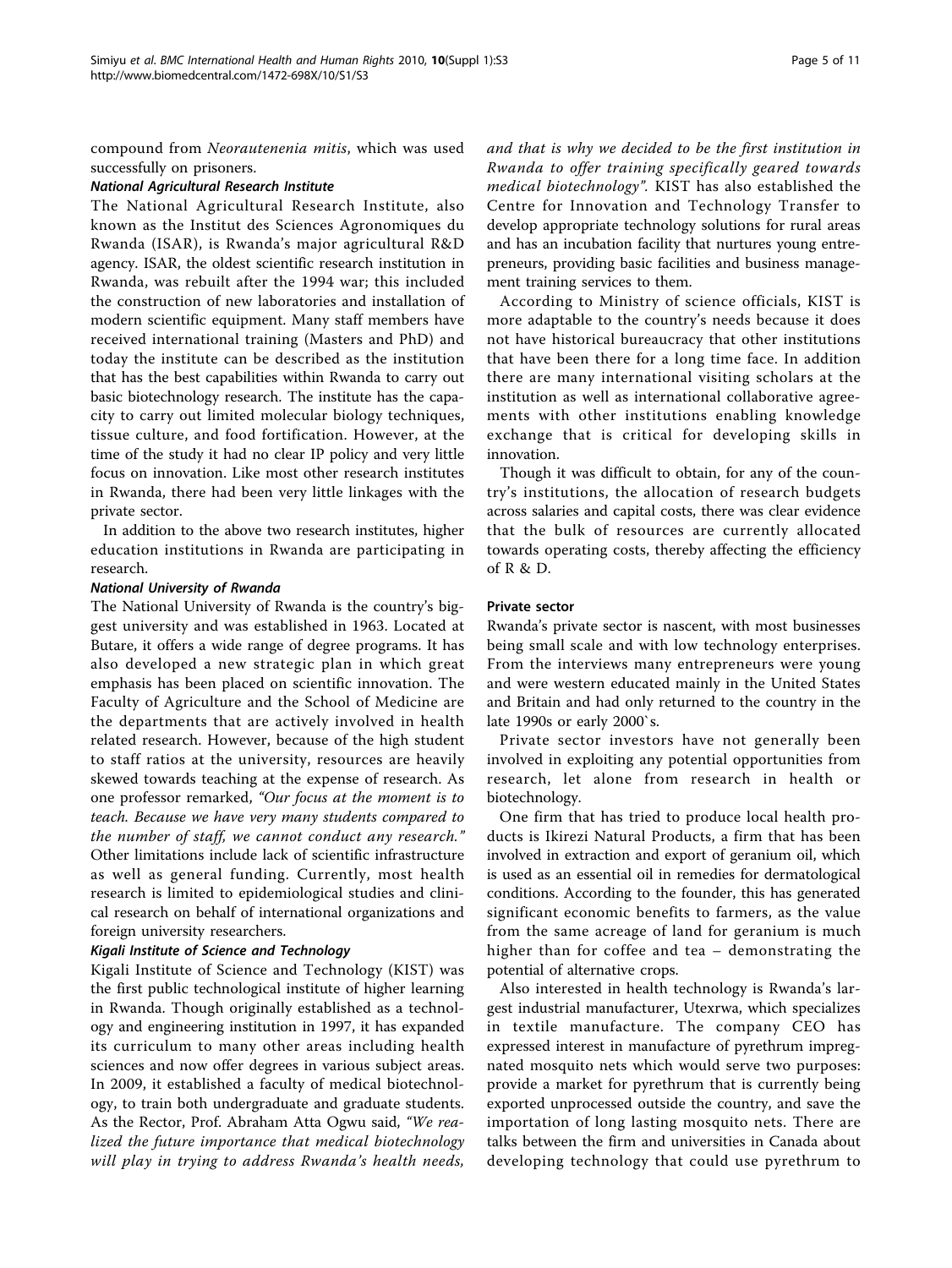replace synthetic pyrethroids on Long lasting Insecticide-treated Mosquito nets.

One other area examined in this study was access to risk capital and credit. We identified at least four venture capital firms in the city of Kigali, plus several banking and micro-finance institutions. The Rwandan Enterprise Investment Company (REIC) is the largest such provider of risk capital. The company's legal foundation, established by an act of Parliament, is viewed as a source of strength as it is a public institution with private sector goals. Its primary responsibility is to government, but it has autonomy in its investment decision making. The organization has the mandate of financing projects which have both commercial and social benefits. According to the CEO of REIC, the major limitation to investment in health R & D has been the inability for them to determine the commercial viability of health research in Rwanda. "We have this mandate towards looking at key core areas that need financing because nobody else is willing to finance them" says Mike Kagwa, its CEO. "If health is an asset that can be structured, we will be in it. Not many people know how to structure health research as a viable asset and we don't know where the commercial gain is, except social benefits".

Foreign venture investors, especially American firms, can also be found in Rwanda. While many are driven by their conscience to help rebuild the country, a number of them are simply looking for potential profits that can be reaped from a country that is starting from scratch, as there is very little domestic competition. "My investors are hard-nosed capitalists", says American trained Antoine Bigirimana, CEO of Kigali based Thousand Hills Venture Capital. "They are simply looking for ideas that are easy winners".

However, there is a lack of connection between capital providers and researchers in the university and research institutes. This is due to the absence of knowledge flow and of venues in which they can meet and exchange ideas. When asked, most researchers in Rwanda were unaware of the existence of local venture capitalists, while the venture capitalists were also unaware of the fact that there might be technologies stagnating on shelves in local institutions.

Private sector entrepreneurs in Rwanda are organized under the Rwandan Private Sector Foundation. We were informed by one of the interviewees that this umbrella organization of businesses in Rwanda has eight regional centres where it trains small business management skills. There are also a number of micro-finance institutions that mainly support small businesses by providing them with loans and business training.

The only pharmaceutical manufacturer in Rwanda is the government owned Pharmaceutical Laboratory of Rwanda (LABOPHAR). After years of loss making it was recommended for privatization. The company was initially set up to manufacture quinine and a variety of generic products, but has been limited to manufacturing intravenous fluids and water for injection, i.e. bulk products that cannot be imported and yet are necessary for the country's hospitals. According to some interviewees, the poor performance of the company is mainly attributed to lack of technical know-how, lack of infrastructure, poor management, and the fact that it was a government-run institution without the drive of private entrepreneurship. It thus became a burden to the Rwandan tax payer, hence its privatization.

Drug distribution in Rwanda also appears ad-hoc, mainly because the drug regulatory agency has not been fully staffed. Individuals can import any products without any restrictions or assessment on their quality. As such, many pharmacies in Rwanda import directly, mainly from India and Kenya. CAMERWA is the government agency charged with drug procurement and distribution and mainly supplies government-run hospitals with drugs, all of which are funded by donor agencies. The agency is reasonably well staffed at the national office, but lacks the infrastructure needed to ensure successful national distribution.

Innovation is also affected by market factors. The domestic market in Rwanda is small, both in size and purchasing power, hence demand for products is limited. This tends to affect the quantity and type of products that are developed for the Rwandan market by domestic and international enterprises.

Overall, Rwanda's general business climate is wellregarded in comparison to its neighbouring countries in the East African Community and in Africa in general. For example, Rwanda has less corruption and bureaucracy than the regional standards, and the time taken to start a business is shorter than the average for sub-Saharan Africa – all factors which make local sciencebased health innovation easier. Some business issues that Rwanda is currently addressing include legal and regulatory constraints as well as improvements to enforcement and employment practices.

#### NGOs and donors

Non-governmental organizations and donors also influence Rwanda's science-based health innovation. The Rwandan government receives more foreign aid per capita than most countries in Sub-Saharan Africa [[24](#page-10-0)]. This aid is delivered through a mix of budget support and project financing. At its peak in 2005, 60% of the national budget was directly funded by donors. Many interviewees said that because scientific research in Rwanda is largely financed by donors and multilateral development banks, channelled through both the national government and project support directly to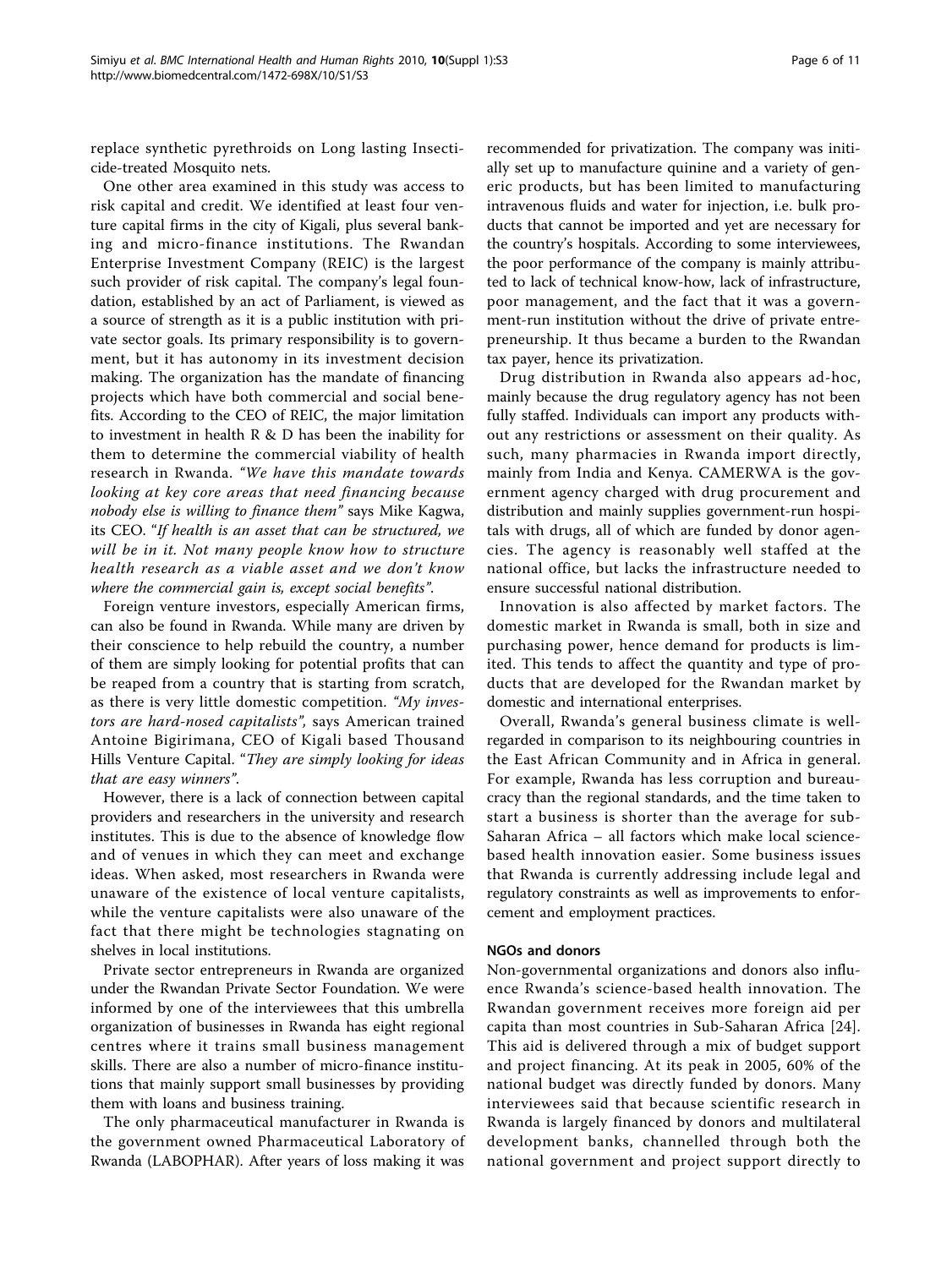various institutions, the allocation of resources across various lines of research reflects donor influence. Most donors fund specific programs within their traditional areas of interest. Thus the European Union funded construction and equipment of a coffee research laboratory at ISAR to stimulate coffee research, reflecting their priority of agriculture.

The government has made efforts to gradually reduce this to just over 40 % in 2009. According to officials in the Ministry in charge of science, the main donors in science and technology are the World Bank, the African Development Bank, and the British international development agency, DFID. DFID is currently assisting in the development of an institutional framework within the Ministry of Science and Technology that will, among other things, support innovation platforms. The World Bank is working on programs that enhance scientific capacity, focusing on value addition of agricultural products. The aim of this World Bank project is to foster economic growth by creating jobs and wealth through building an economy that is driven by innovation and higher-value production systems.

In 2006/7, the African Development Bank, through the science and technology sector budget support, assisted in drafting the Science and Technology in Education work plan. This plan, which has been put in place, aims to foster the teaching of science and technology from the primary school level with the provision of science corners in all schools. At the secondary school level, plans include the building of science labs. Vocational and technical schools in Rwanda are also to be renovated and equipped to provide effective education geared to the labor market.

Ministry of Science officials also told us that collaborative programs with institutions in the US and other developed countries have also been established with the main purpose of providing training to Rwandese scientists. These include Carnegie Mellon and Massachusetts Institute of Technology (MIT) whereby students from Rwanda are given scholarships to train at these institutions in the fields of computer science and engineering. The Government of Rwanda has also established a Presidential Scholars program in collaboration with universities in the US that enables Rwanda's best math and science students to receive four-year scholarships to do their undergraduate studies at US colleges and universities. The major institution supporting the Presidential Scholars program is Oklahoma Christian University. The focus of the studies are civil and electrical engineering, computer science, chemistry, and architecture, and biotechnology, areas of study deemed critical to Rwanda's long-term, economic development plans.

The National Treatment and Research AIDS Center (TRAC) is a non-governmental organization that tries to shape health policy in Rwanda using treatment outcomes. TRAC partnered with the software company Voxiva to develop an integrated software system for monitoring diseases in Rwanda. Using both web-based software and mobile phones, TRACNET collects, stores, retrieves, displays and disseminates critical program information, as well as managing drug distribution and patient information related to the care and treatment of HIV/AIDS.

#### Diaspora

The displacement of many of Rwanda's citizens because of historical strife resulted in a large Rwandan diaspora. According to the Ministry of Foreign Affairs, an estimated 6 million people of Rwandese descent live abroad, mainly in Europe and North America; this number is over half the entire population of people living in Rwanda. This significant resource can act as a source of revenue through remittances and direct investments, as well as a pool from which to draw ideas, skills, attitudes and technologies. Discussions with Jean Kimanzi, President of Rwandan Diaspora, revealed that there are already two programs – Transfer of Knowledge Through Expatriate Nationals (TOKTEN) and MIDAS – that enable qualified Rwandese in the diaspora to travel back to Rwanda periodically to assist in transfer of knowledge. These programs aim to supply Rwanda with shortterm expertise not readily and immediately available locally. "The environment is right. There is political will and Rwandese should take advantage of this to give something back to their country" remarks Dr. Kimanzi.

#### Conclusions

#### Strengths and good practices

Rwanda's science-based health innovation system including biotechnology has several strengths, which include liberal policies on employment of expatriates, the clustering of its academic and research institutes in one main geographical area, and the multi-lingual nature of the population, which means that it is easier for Rwanda to trade with many countries.

Perhaps the greatest strength of Rwanda's science and technology system is the political support and dynamic leadership that the country is currently experiencing, especially from the country's President, Paul Kagame. This was cited by many respondents who also mentioned the fact that the country has made dramatic investments in science and technology. According to the President, Rwanda currently invests 1.6% of its GDP on Science and Technology [[25\]](#page-10-0). The country has also developed a strong science, technology and innovation policy, meaning that Rwanda has realized the need to incorporate STI in its economic development agenda. Activities to implement the policy have already started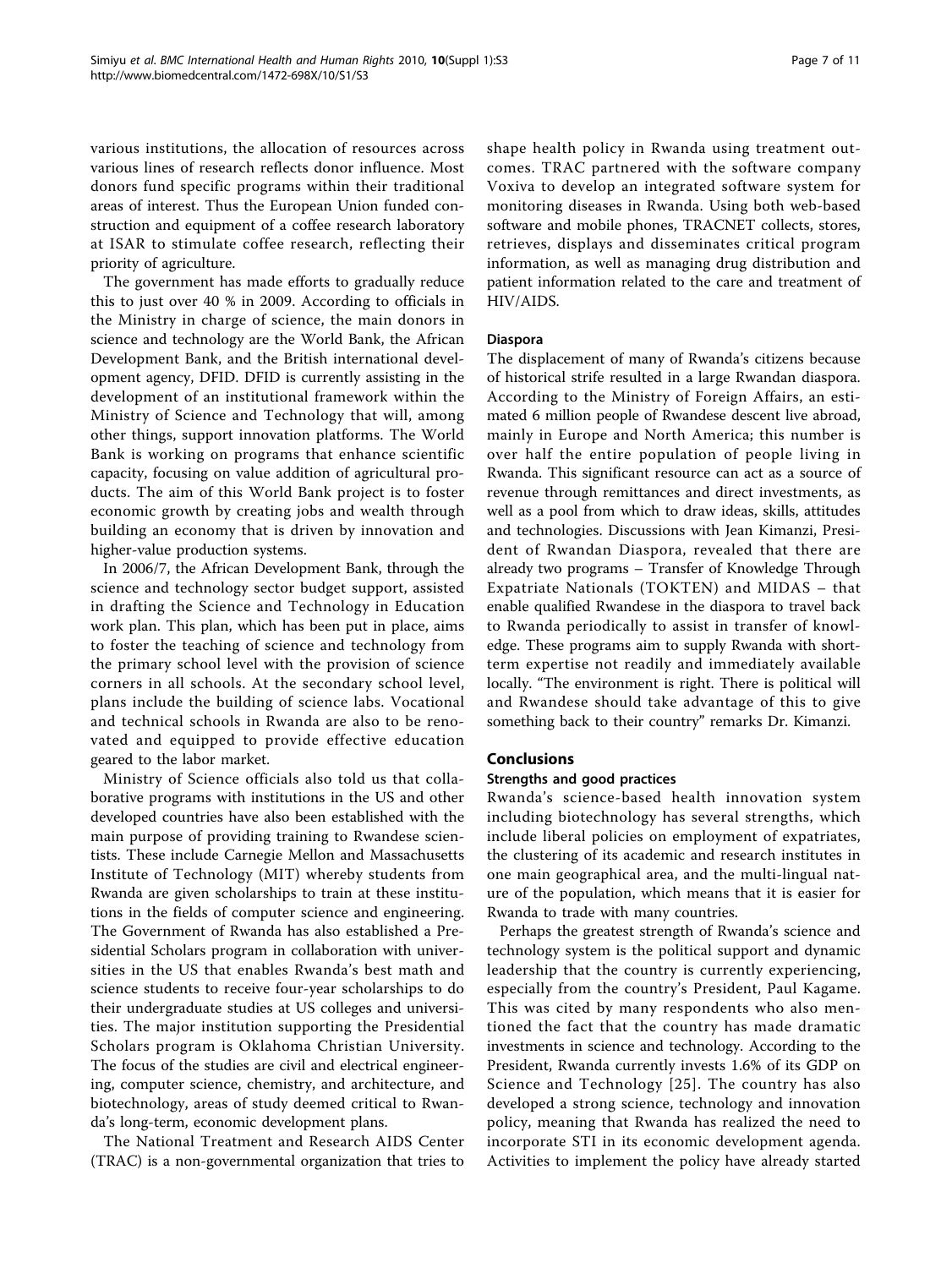and the World Bank carried out a needs assessment based on the STI policy and recommended practical solutions to some of Rwanda's problems [[26\]](#page-10-0). The main area of focus was value addition to agricultural products. The 2009 government budget provided funds (approximately 100, 000 dollars) to support innovation activities. These funds can be accessed by any scientist or entrepreneur. An initial disbursement of these funds was made to support projects in KIST and ISAR; one on the use of banana fibres in textiles and the other on sericulture development in Rwanda. From interviews with government officials, it also appears that the government readily welcomes donors and international institutions that are willing to help it strengthen science activities in Rwanda.

However, while Rwanda has a good STI policy, STI activities in the country are mainly focused on the development of information technology with little focus on health and health biotechnology. The reasoning behind this is that Rwanda aims to become the information technology hub of Africa. Information technology has become very useful in supporting health programs in Rwanda, as evidenced from the TRACNET program. However, interviewees mentioned that health innovation is not sufficiently mentioned in the STI policy.

The main opportunities in science-based health innovation and biotechnology for Rwanda are in traditional plant technologies (see Table 1 for selected opportunities). Interviewees repeatedly cited this as the area of greatest potential. Reasons included the existence of IRST (an institute that has some capacity to carry out research in traditional medicines), the ready availability of a variety of traditional plants, and the experience of traditional plant healers. Health-related information technology was also identified as an area with great

potential. Many interviewees gave the reason for this to be the well developed information infrastructure in the country, as well as the government's inclination to support information technology policies.

#### Recommendations

From the interviews, we can conclude that there are specific challenges that need to be overcome for Rwanda to successfully exploit its science-based health innovation and biotechnology. When we interviewed the management of the various research institutions, they cited deficiency in scientific infrastructure and a shortfall in the number of trained scientists who are capable of carrying out advanced health biotechnology research as one of the major challenges. Specifically, many interviewees cited the low number of people trained in molecular biology techniques as a hindrance to development of the sector. Post-graduate opportunities within Rwanda are limited, particularly within health biotechnology.

In addition, there is a skewed distribution of health researchers in favour of teaching at academic institutions. This has contributed to the dismally low number of research publications by local Rwandan scientists, which total only 30 research articles published between 2002 and 2004. From the interviews, many of the scientists did not appear able or sufficiently motivated to pursue entrepreneurial activities as most do not consider research to be rewarding.

The brain drain that occurred during earlier years in the country's history continues to plague science and technology. This was made worse by the genocide, during which scientists were among those who were killed or fled to other countries in the region and abroad. While a few have returned and formed part of the interview pool, many are still abroad. However, this may also

Table 1 Various products and processes being developed in Rwandan institutions

| Product                                                                                                                                                                                                                          | General Area                                                                                                                 | Organization                       | <b>Description</b>                                                                                                     |
|----------------------------------------------------------------------------------------------------------------------------------------------------------------------------------------------------------------------------------|------------------------------------------------------------------------------------------------------------------------------|------------------------------------|------------------------------------------------------------------------------------------------------------------------|
| Traditional herbal medicines<br>-Gifurina-Datura stramonium<br>-Bentakor-P. Lanceolata<br>-Tusinkor-E.globulus<br>-Tumitusilinga-T.Vulgaris<br>-Kanwalina-M.Sacchalinensis<br>-Calendula-C.officinalis<br>-Tembatembe A-N.Mitis. | Anti-spasmodic<br>Anti-cough<br>Anti-cough<br>Oral disinfectant<br>Anti-arthritic<br>Anti-<br>inflammatory<br><b>Scabies</b> | <b>IRST</b>                        | Whole plant extracts. Adoption of existing practices by traditional healers and<br>carry out safety and efficacy tests |
| Essential oils-Geranium                                                                                                                                                                                                          | Cosmetics /<br>Dermatology                                                                                                   | <b>IKIRF7I Natural</b><br>products | Extraction of essential oils from geranium plant                                                                       |
| Intravenous fluids and water for<br>injection                                                                                                                                                                                    |                                                                                                                              | Laborphor                          | For use in hospitals, since transport costs for this bulky product are high                                            |
| Pyrethrum treated long lasting<br>mosquito nets                                                                                                                                                                                  | Malaria                                                                                                                      | Utexrwa                            | Concept under development with researchers from Canada                                                                 |
| Health information technology<br>software                                                                                                                                                                                        | Health IT                                                                                                                    | <b>TRAC</b>                        | Developing software for integrating health information, in partnership with<br>Voxiva.                                 |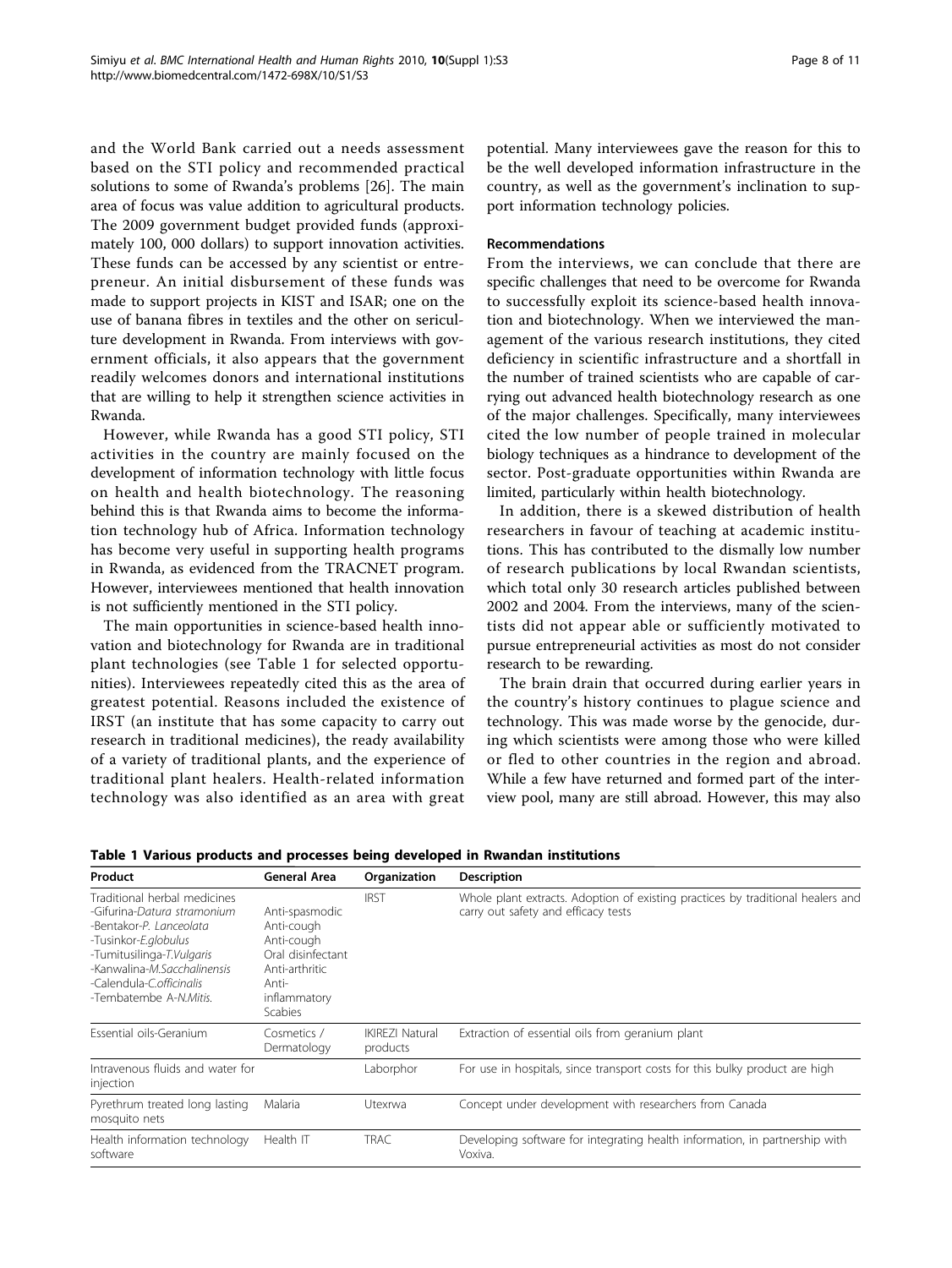represent a strength, as the Rwandan diaspora consists of highly qualified individuals who left the country either as refugees or to pursue higher education in the West. When interviewed, many members of the diaspora said that since they are now occupying senior positions in new countries, they are unwilling to return to Rwanda, but they could lend their skills to support development of health biotechnology if appropriate policies are put in place.

Another problem is brain drain within the country, mainly as a result of a serious mismatch between capabilities, opportunities and compensation of scientists within Rwanda. Interviewees repeatedly cited the efflux of researchers from university and research institutes towards sectors that do not engage in research, such as NGOs that offer attractive work environments and higher salaries.

Discussions with scientists showed that a career in politics has become a very attractive field for Rwandan scientists. Indeed, a close examination of the Rwandan Cabinet and Parliament reveals a contingent of very highly trained professionals, many of whom possess advanced degrees in biotechnology, engineering, or health and significant research experience. This illustrates the internal brain drain phenomenon, although it may be argued that having a scientifically literate political establishment has contributed to increased support for science and technology.

We can deduce from the study that science-based health innovation and biotechnology in Rwanda is currently fragmented, with training and scientific research falling under many different agencies. For example, universities fall under the Ministry of Education, while research institutes fall under different ministries including the Ministry of Agriculture (e.g ISAR, ISAE) and the Minister in President's Office in Charge of Science, Technology, Scientific Research, and Information Communication Technologies (e.g ISTR). From the interviews it was apparent that the government has continued to fund R&D institutes and universities without paying much attention to the quality of research being conducted, the use of research outputs, or the relationship of research to the country's economic, scientific, or market priorities. Neither does it appear that efforts have been made to stimulate linkages between the private sector and the universities and research institutes in Rwanda. Most scientists interviewed did not seem to know what other research institutes were doing, nor were there institutional mechanisms to outsource their knowledge to the private sector players like venture capitalists.

In order to successfully exploit the potential of science-based health innovation and biotechnology in Rwanda, several recommendations can be made.

Recommendation 1: Strengthen the skills base: For a country with limited resources like Rwanda, investment in knowledge arguably is critical to development. Rwanda should promote the training of its scientists in order to develop a scientific pool that can spur health innovation. This can be done through domestic, regional, and overseas institutions. We realize that this will require considerable resources, but one source of skills and training staff is the Rwandan diaspora who can be encouraged through incentives to provide short-term training to scientists in Rwanda. Attaching skilled members of the diaspora to universities in Rwanda will reduce costs of sending students abroad. Because of its strong links with international institutions, online courses could also be used whereby staff from western universities give lectures on scientific areas as well as on entrepreneurship.

Carrying out an audit of the personnel and scientific infrastructure available in Rwanda will help identify areas that need strengthening. To reduce brain drain, it is important that the government provides incentives through reasonable wages for scientists and clear promotion paths as well as facilities for scientists to be able to carry out their work. Institutions should develop IP policies that reward individuals who are innovative.

Recommendation 2: Encourage the establishment of R  $\& D$  within private sector firms: The government can do this by creating a favourable business environment for firms that want to engage in R & D. Firms like Utexrwa which have already indicated willingness to engage in health innovation might be incentivized. This could be through tax incentives on research equipment and raw materials, as well as local "advance market commitments", whereby the Ministry of Health guarantees purchase of products developed locally as long as they meet internationally accepted standards. Strengthening of intellectual property regimes and increasing awareness of IP by scientists will be helpful. There is also need to support innovative activities by providing funds that scientists and entrepreneurs can access, such as prototype or product development funds in the form of grants or loans.

Recommendation 3: Establish a focal point for sciencebased health and biotechnology development: There is need to coordinate R & D and innovation at the national level. Currently, there is no National Science Council or Commission which could be the body charged with coordinating research in Rwanda. While the government has established the Rwanda Biomedical Centre (RBC) which merges 15 medical institutions in the country, the focus is limited to clinical research. A council would be charged with capturing the innovative components of biotechnology research. This body would direct sectoral policies – e.g developing a national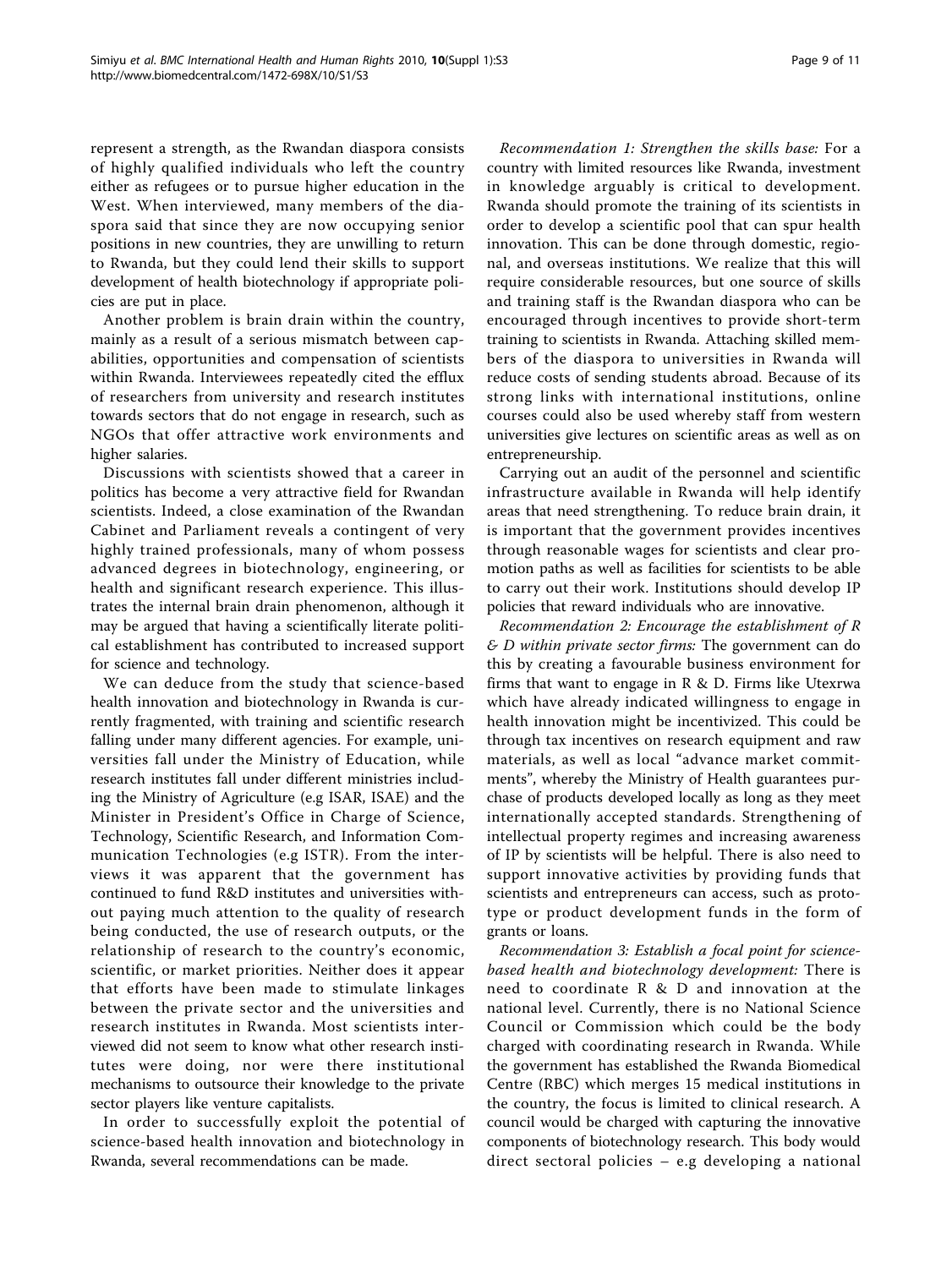<span id="page-9-0"></span>biotechnology policy – and could clearly define the priorities of the government in terms of health innovation development, as well as concrete actionable steps to realize these goals. It could also identify an institution that will be a centre of excellence for biotechnology. This centre could be equipped with individuals possessing the necessary skills to excel in biotechnology research, as well as the necessary scientific infrastructure, and a mandate to establish relationships between firms and research institutions.

Recommendation 4: Establish R & D infrastructure and platforms through which knowledge flows from the country's research institutions will flow to firms in the private sector and vice versa: These could be in the form of physical platforms or virtual networks [[27\]](#page-10-0). The centres will be equipped with state of the art specialized equipment. From the interviews, scientists cited the lack of advanced equipment as a hindrance to R & D and gave examples of equipment like nuclear magnetic resonance (NMR) machines and high-performance liquid chromatography machines (HPLCs) that do not currently exist in Rwanda. Many types of research instruments are very expensive for individual institutes to buy and maintain. Such a centre can be centrally located, and its facilities accessed by scientists from various institutions as required.

The aim of this study was to describe and analyze Rwanda's science-based health innovation and biotechnology sector. In doing so we also involved the stakeholders who constitute this sector in developing options to harness Rwanda's assets and begin to overcome barriers.

Since the completion of our study, we have continued to work with the Ministry of Science and Technology and subsequently the Ministry of Education, to address some of the key challenges we identified in our case study. We jointly hosted a national life sciences workshop held in May 2008 in Kigali where we presented our case study results and recommendations, which were discussed with local stakeholders including government officials, the private sector and the research community. Stakeholders agreed unanimously with the results and recommendations, especially the need to increase knowledge flow. They supported the idea of developing a life sciences innovation center [[28](#page-10-0)]. Since the meeting, an initial disbursement of funds to two projects has been done, and discussions are underway on where the initial start-up activities are to be physically located.

From the study, the main conclusion that can be drawn is that Rwanda is a late bloomer in science-based health innovation and biotechnology, mainly because of events preceding and during the 1994 genocide. There is very little innovative activity occurring in the institutions or in the private sector. The number of scientists is still very low, and even those who are present are not generally motivated to carry out innovation.

However, because Rwanda is still at an early stage in developing its institutions, it is well positioned to shape its institutions in line with current challenges in science-based health innovation and biotechnology; its institutions are not bogged down by the bureaucracy and rigidity that characterize many more-established institutions in Africa [\[29](#page-10-0)]. Many of the staff in its institutions are young and amenable to change, and could easily embrace innovation if properly motivated. In addition the country enjoys enormous goodwill among the donor community to implement many initiatives that the government proposes. It also has a large pool of skilled people in the diaspora who are willing to contribute towards developing their homeland. Building on these assets and strong political commitment, Rwanda has the potential to make effective use of science-based health innovation.

#### Acknowledgements

Helpful comments and suggestions were received from Jocalyn Clark, Sara Al-Bader, Halla Thorsteinsdóttir, Wesley Ronoh, Hassan Masum, Padmashree Sampath and Oyebanji Oyeyinka. We are also grateful to the Hon. Minister Murenzi, former Minister of Science and Technology ( Rwanda) and his team for the initial invitation to undertake this study and the support they provided. This study was funded by the Canadian Institutes of Health Research through a Michael Smith award to Dr. Singer. The McLaughlin-Rotman Centre for Global Health, Program on Ethics and Commercialization is also supported by the Bill & Melinda Gates Foundation and other partners listed at [http://www.mrcglobal.org.](http://www.mrcglobal.org)

This article has been published as part of BMC International Health and Human Rights Volume 10 Supplement 1, 2010: Health innovation in sub-Saharan Africa. The full contents of the supplement are available online at <http://www.biomedcentral.com/1472-698X/10?issue=S1>.

#### Author details

<sup>1</sup>McLaughlin-Rotman Centre for Global Health, at the University Health Network and University of Toronto, MaRS Centre, South Tower, Suite 406, 101 College Street, Toronto, Ontario, M5G 1L7, Canada. <sup>2</sup>Ministry of Education, Rwanda.

#### Authors' contributions

KS, PAS, ASD contributed to the concept and design of this study and participated in site visits, analyzed the findings, and participated in manuscript development. MH participated in site visits, and participated in manuscript development.

Competing interests

None declared.

Published: 13 December 2010

#### References

- 1. World Economic Forum: Rwanda. Investment climate profile. 2009, Geneva.
- 2. WorldBank. 2009 data from Development Economics LDB database. [[http://data.worldbank.org/country/rwanda\]](http://data.worldbank.org/country/rwanda).
- 3. WorldBank. 2009 data from Development Economics LDB database. [[http://data.worldbank.org/country/rwanda\]](http://data.worldbank.org/country/rwanda).
- 4. WorldBank. 2009 data from Development Economics LDB database. [[http://data.worldbank.org/country/rwanda\]](http://data.worldbank.org/country/rwanda).